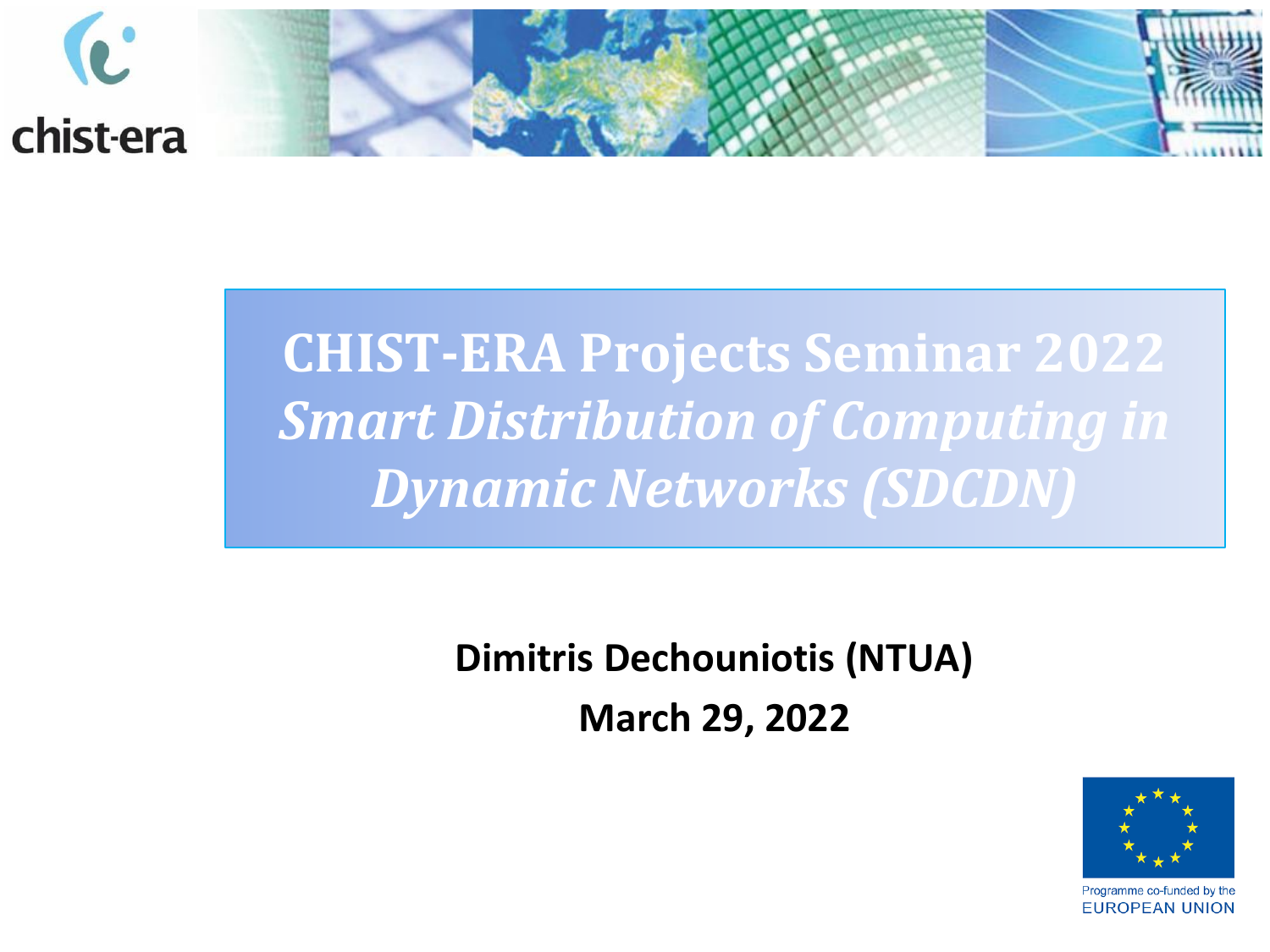

#### Introduction: Projects of the Topic

- ❖ **CONNECT: COmmunicatioN-aware dyNamic Edge CompuTing**
- ❖ **DiPET: Distributed Stream Processing on Fog and Edge Systems via Transprecise computing**
- ❖ **DRUID-NET: eDge computing ResoUrce allocatIon for Dynamic NETworks**
- ❖ **LeadingEdge: Holistic and Foundational Resource Allocation framework for optimized and impactful edge computing services**
- ❖ **SCORING: Smart Collaborative cOmputing, caching and netwoRking paradIgm for next Generation communication infrastructures**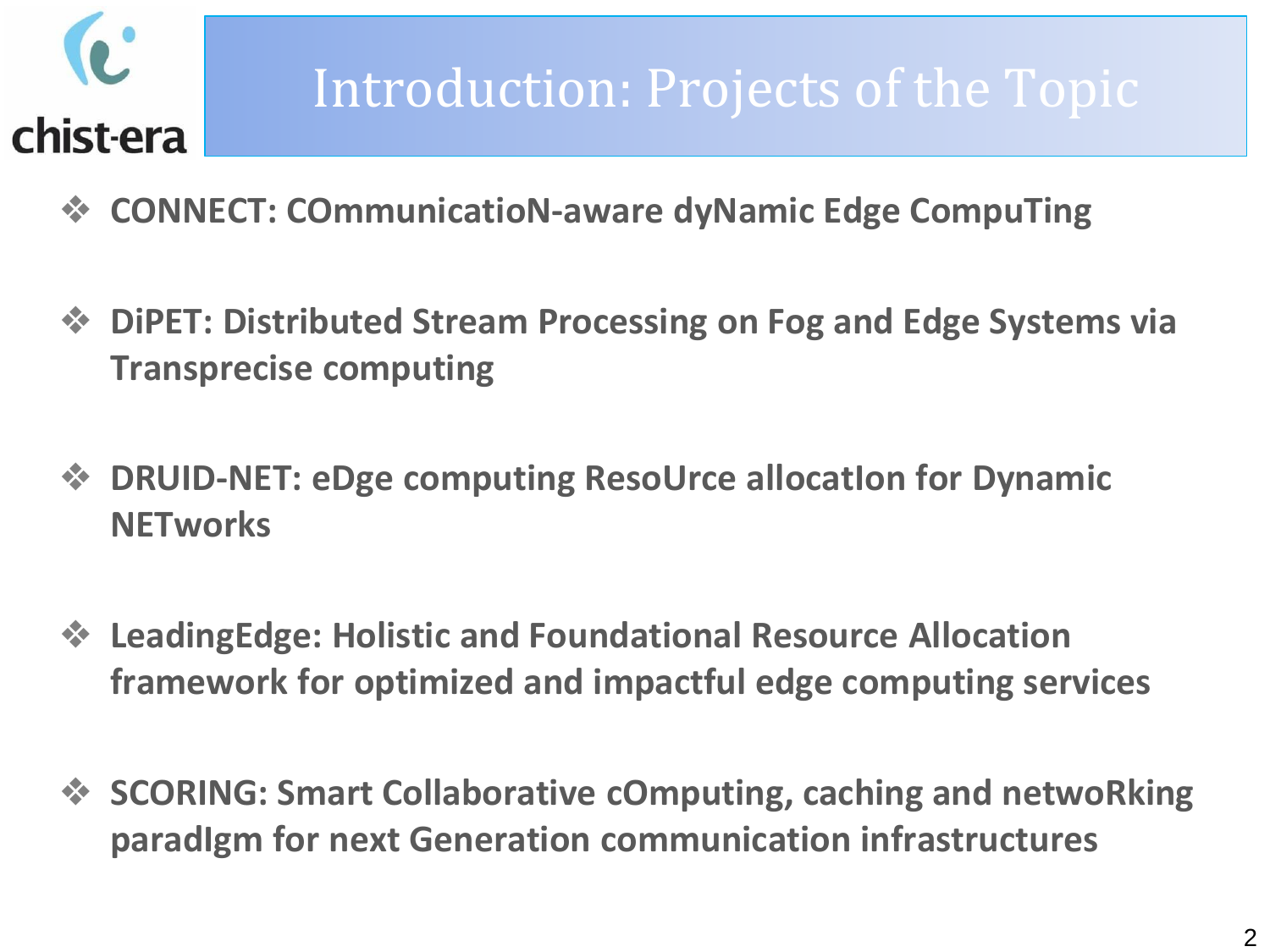### Major Achievements and Outputs

**CONNECT** 

❖ Distributed learning at the wireless edge

- ✔ Person re-identification over noisy channels
- ✔ Neural networks in the air
- ✔ Remote controlled Markov Decision Process
- ✔ Fully distributed learning: GADDM, Q-GADMM, A-FADMM
- $\checkmark$  FL for hybrid beamforming, channel estimation
- ❖ Hierarchical heterogeneous networking architecture

✔ Communication technologies: IEEE 802.11p, C-V2X, mmWave, VLC

✔ Machine learning based link quality estimation and jamming detection based on real-world data

✔ Reinforcement learning based network selection in heterogeneous VANET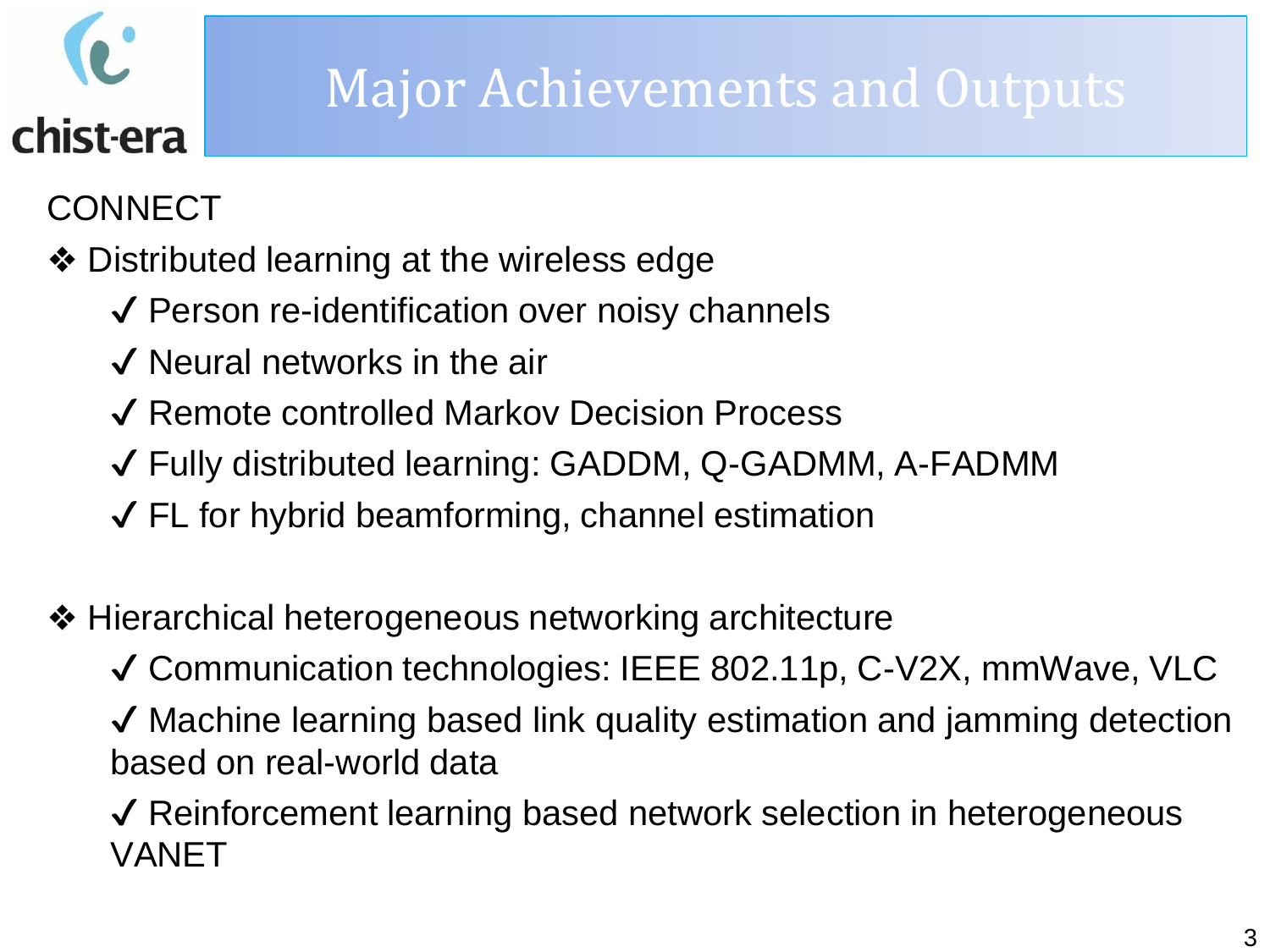#### Major Achievements and Outputs



chist-era

Traffic feature of a node showing the training and testing sets (left and right of the Green line) and the failure interval (red lines).

Open Dataset DOI: 10.5281/zenodo.6169917

#### **Event Detection Engine**

- Online monitoring tool
- https://github.com/DIPET-UVT/EDE-Dipet

#### **Transprecise object detection:**

- Runtime decision-making to select 1-of-N YOLOv4 neural networks, dependent on video content
- Trade-off between network complexity, object size, speed of movement, and frame rate

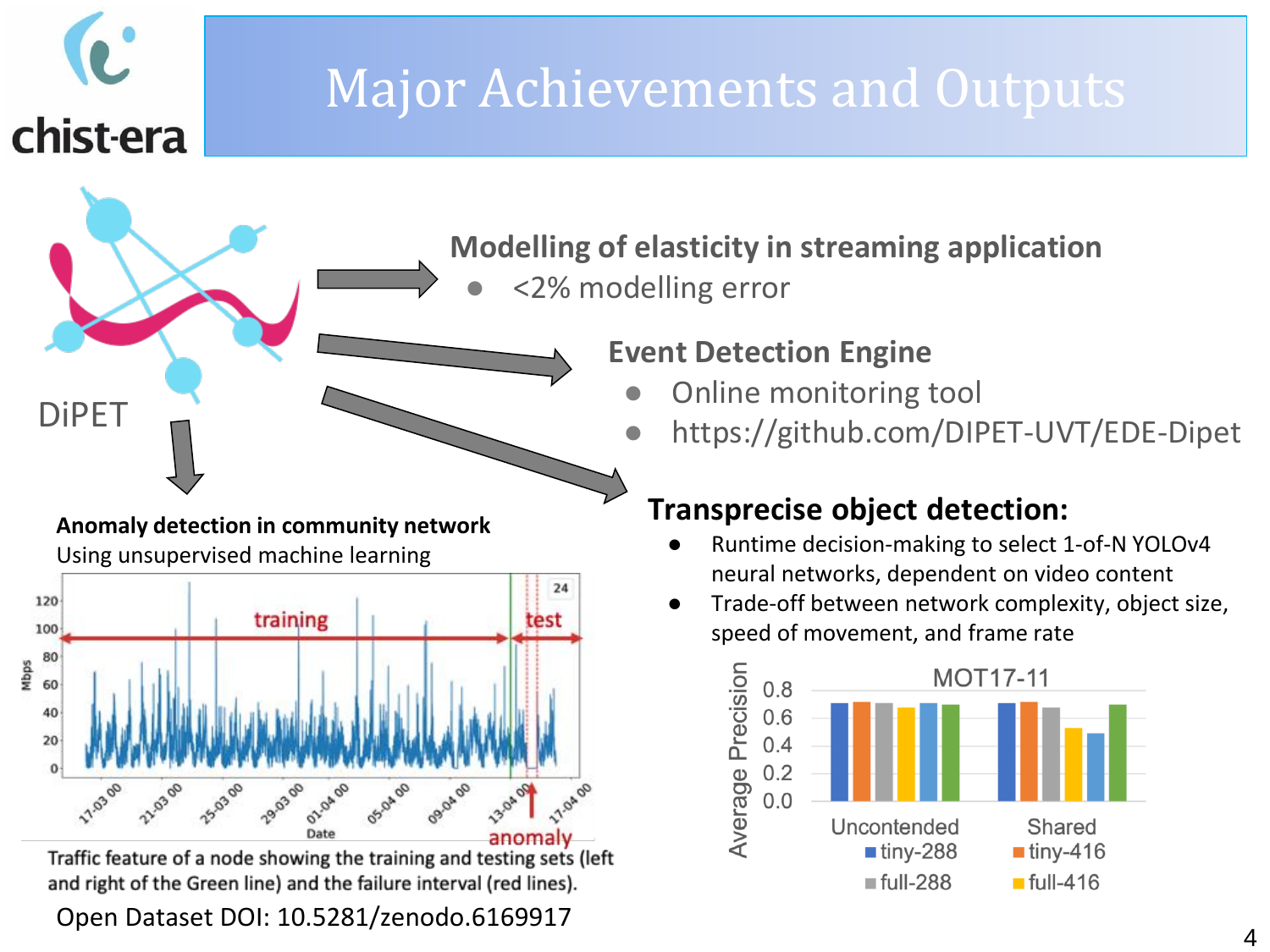### Major Achievements and Outputs

#### DRUID-NET:

- **❖** Workload Estimation
	- $\triangleright$  Device Profiling
	- $\triangleright$  Application Profiling
	- $\triangleright$  Mobility Profiling
- ❖ Performance Modeling
	- $\triangleright$  ML-based Models (Desired QoS metrics  $\rightarrow$  virtual resources
- **<sup>◆</sup> Resource Allocation** 
	- $\triangleright$  Co-design with CPS control algorithms
	- $\triangleright$  Resource Scheduling
	- $\triangleright$  Task Offloading
	- $\triangleright$  Application Migration

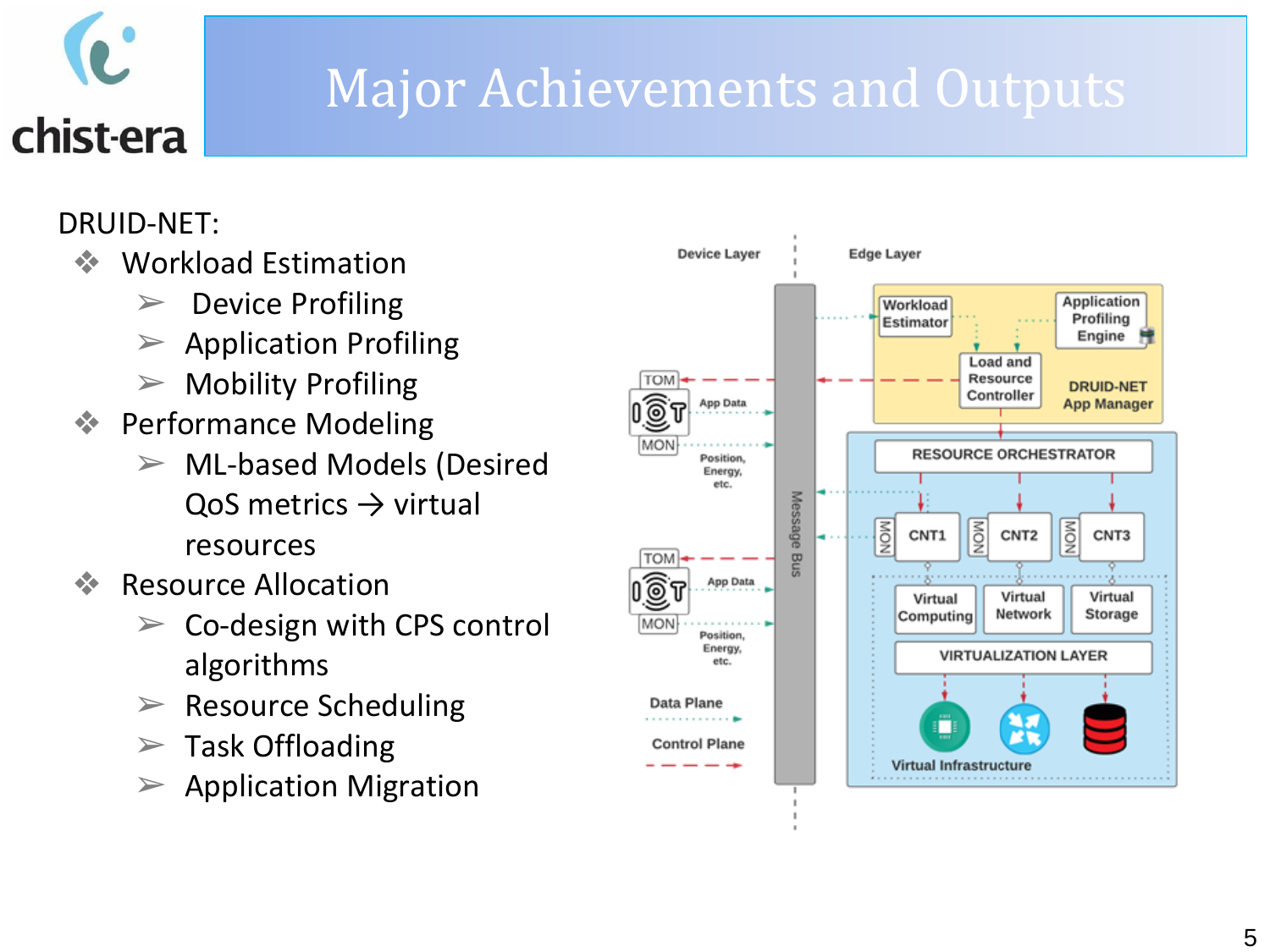### Major achievements and Outputs

LeadingEdge

- Learning amidst uncertainties
- $\rightarrow$  Online Convex Optimization for user association and for Edge Computing
	- ❖ Fundamental performance limits
- $\rightarrow$  Low latency for 5G Communication, Age of Information optimal IoT
	- ❖ Novel use of cache resources for Augmented Reality
	- ❖ AI-based system-level service orchestrator
- $\rightarrow$  Trirematics-Operator (management and orchestration tool to support different deployment scenarios
	- ❖ Federated Learning experimentation
	- ❖ New Community network based services

 $\rightarrow$  eReuse: Distributed Ledger Technology platform for accountability of dovice Reuse 6 and 1997.



Trirematics (t9s) Architecture



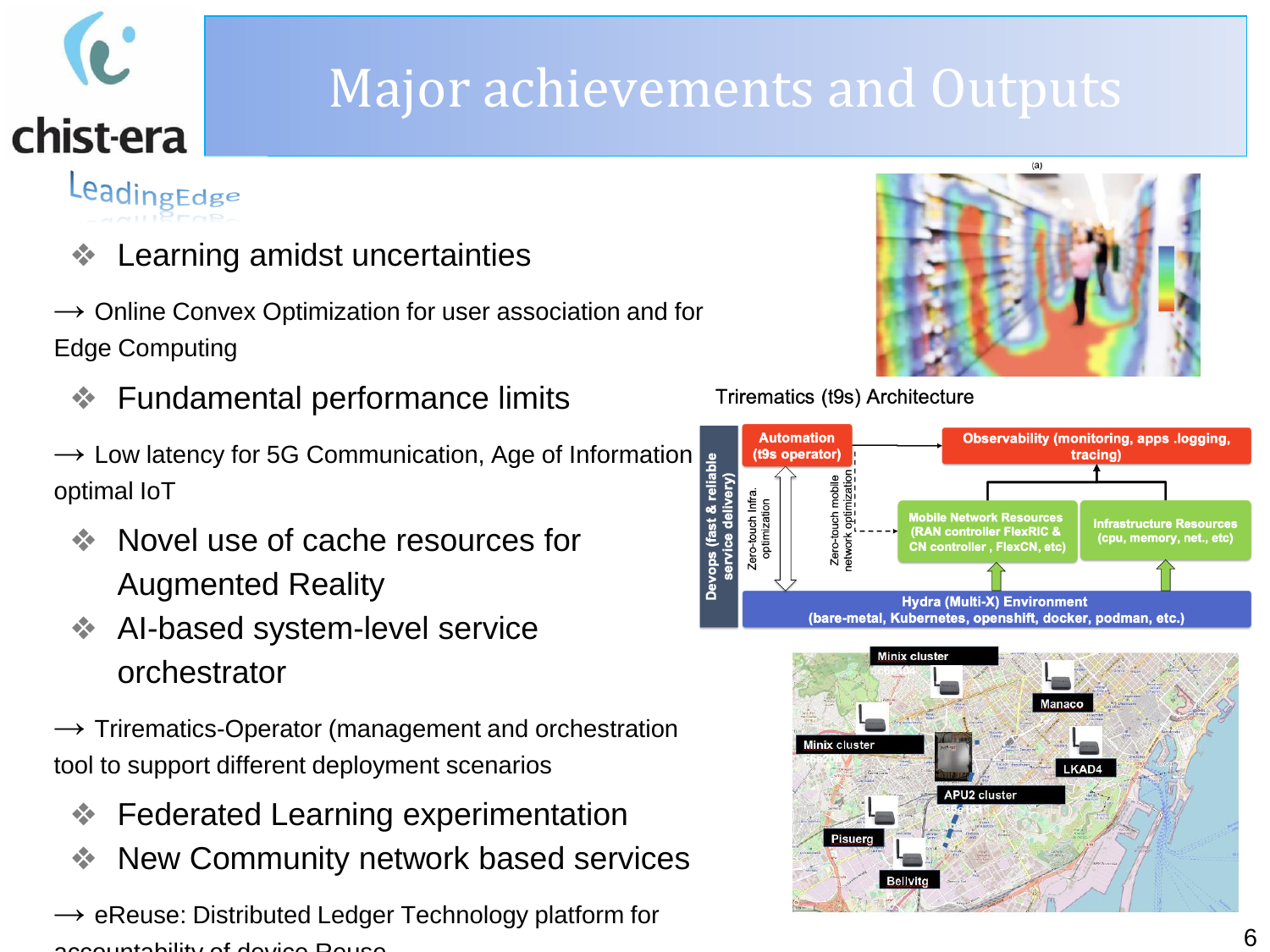### Major Achievements and Outputs

#### chist-era SCORING

- ❖ Towards a Tightly-Coupled Computing, Storage and Networking Architecture for NGNI
	- $\sqrt{8}$  use cases: Use case definition, requirement analysis and KPI identification
- ❖ A global SCORING Architecture (and a set of associated AI-based mechanisms)
	- ✔ Knowledge Plan: An Intent based 3Coriented Control perspective with goaloriented communication.
	- ✔ A 3C (Communication, Caching, Computing) meta-orchestrator for autonomous semantic-based compute-centric networking
	- ✔ In-Network Computing Capabilities at the Data Plan (INC-Extended P4 Switches)
- ❖ Proof-of-concept implementation of In-Network Computing based 360° video infrastructure (INC extension of P4 Switches)
- ❖ Two joint recent submissions: one survey paper (journal) and one vision paper (invited conference paper)



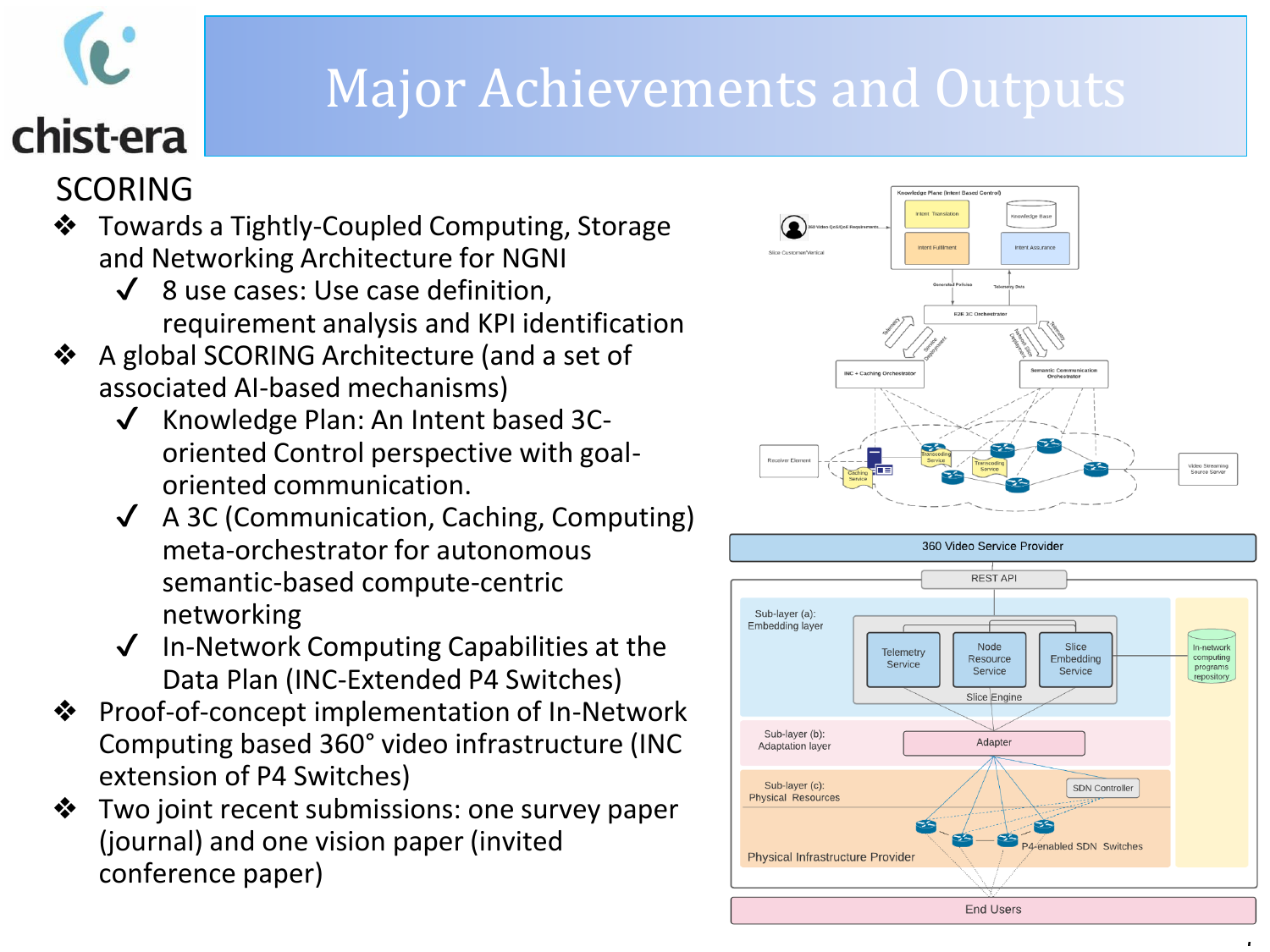

- 1. Systematic approach across multiple resource dimensions (cache capacity, computation capacity, bandwidth, energy, access points, available data)
- 2. Co-design of resource allocation mechanisms with control and optimization algorithms of future network applications
- 3. Real-time Dynamic Resource Scaling Extensions for popular cloud/IoT orchestration software.
- 4. Economics/cost models of edge-based cloudlets
- 5. Understanding the value of edge computing: latency, privacy, convenience, …?
- 6. From Information Centric Networking to Named Function Networking using P4 language : a multi-stakeholder perspective.
- 7. Intent-based and Goal-oriented joint placement, monitoring and orchestration of 3C (Communications, Caching, Computing) resources.
- 8. AI at the edge on resource-limited devices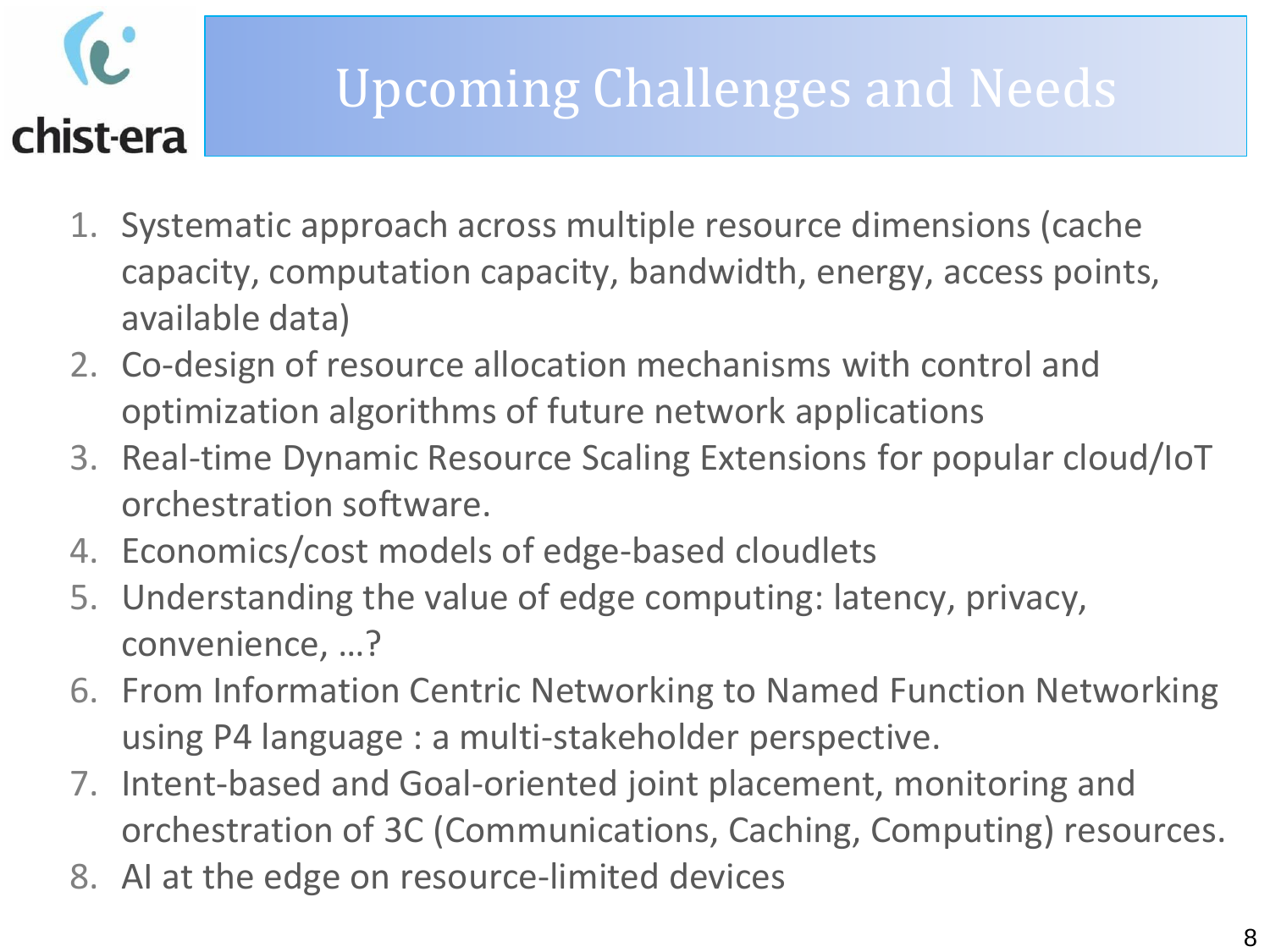#### Possible Roadmap

- 1. Multi-objective optimization (ultra-high energy efficiency, high traffic throughput, high cache hit ratio, high computational rate, delay, reliability, high data analytics efficiency/accuracy,...). (C1)
- 2. Creating dynamic workload estimators, performance models and resource allocation strategies (C2)
- 3. Developing plugins for cloud orchestrators such as K8S and OpenStack (C3)
- 4. Network-economic models to support service offering in multi-stakeholder settings of cloud continuum. (C4)
- 5. Dealing with uncertainties, information incompleteness and common pool resources (C5)
- 6. Extension of SDN functionalities to address application function execution in network nodes (P4 switches) in a multi-stakeholders environment. (C6)
- 7. ML/FL-based meta-orchestration for autonomous semantic-based compute-centric networking (i.e. taking into account tightly coupled 3C - Communication, Caching, Computing - settings). (C7)
- 8. Scenario-specific proof-of-concept implementation of the architecture for tightly coupled 3C for intent-based networking model. (C7)
- 9. Defining and translating application goals to network requirements as well as monitoring the achievement of these requirements using semantic communications principles (to ensure the compatibility with application-expressed goals). (C7)
- 10. Novel modes of use of edge resources, coping with unknown dynamics (C8)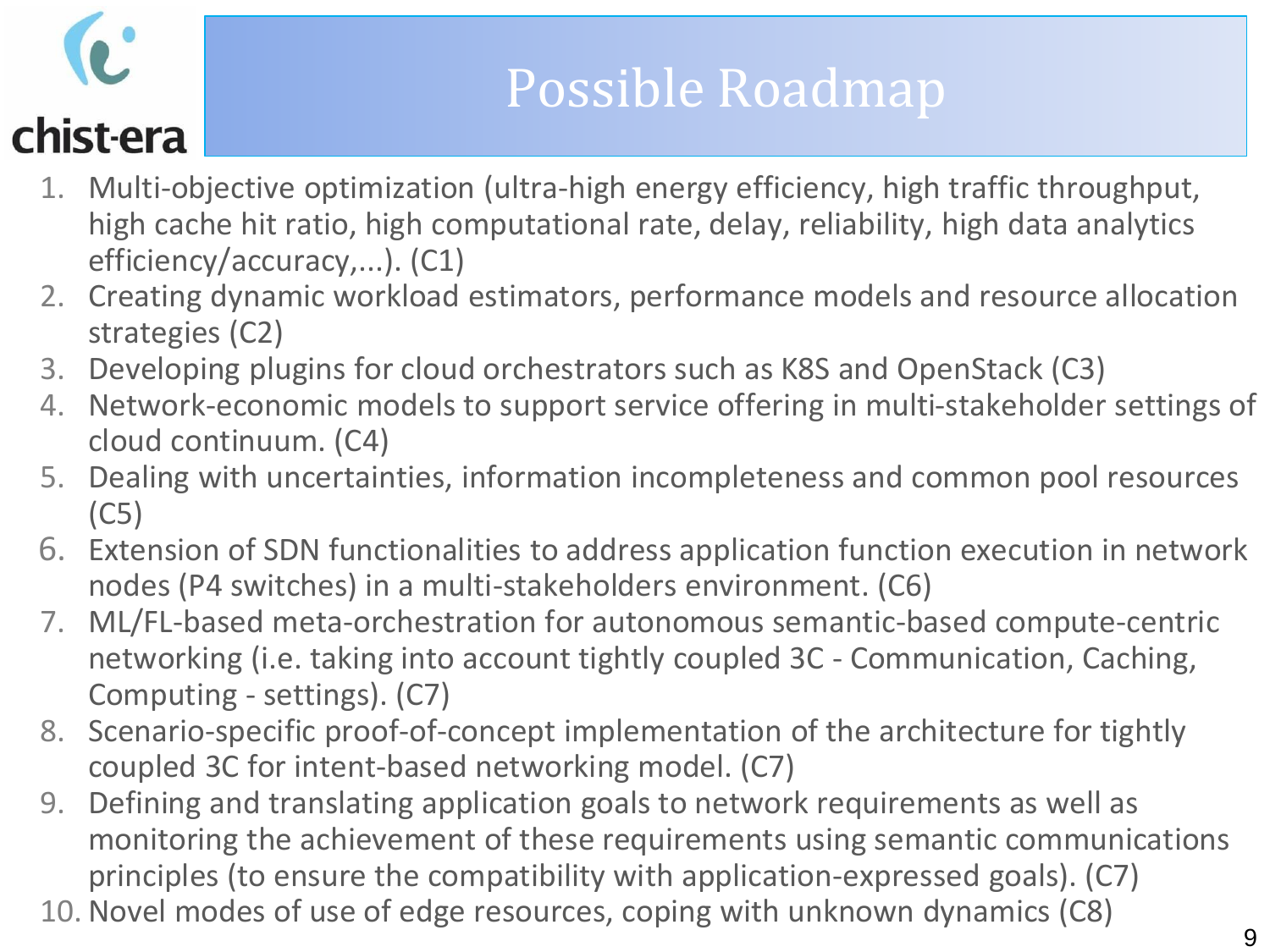

- ❖ **CHIST-ERA is very welcome; very good instrument for collaborative cross-EU research with a focus on blue skies research and without the administrative overhead of many other EU funding schemes**
- ❖ **Support by national agencies is patchy and unpredictable until shortly before call deadlines; would help to build consortia if participation was more uniform or known longer in advance**
- ❖ **Harmonize as much as possible the administrative rules and procedures between CHIST-ERA and national agencies**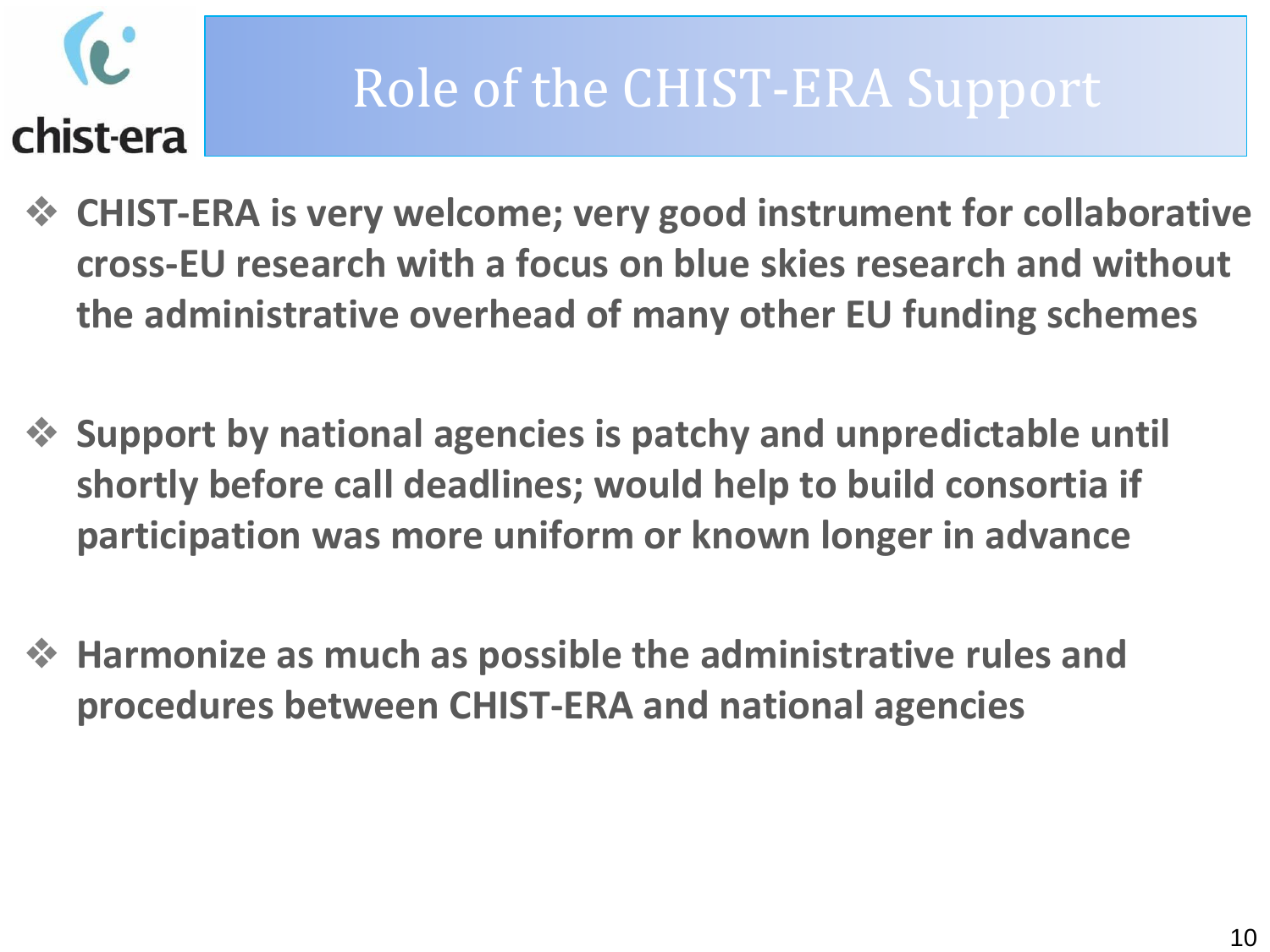### Responsible Research & Innovation

#### chist-era

- ❖ DiPET: Gender balance only one female in consortium
- ❖ DRUID-NET: Gender balance 30% female researchers.
	- $\triangleright$  Open-source repositories for sharing code and data
	- $\triangleright$  Train new PhD and undergraduate students
- ❖ LeadingEdge: Gender balance 30% female researchers
	- $\triangleright$  Input to M.Sc and undergraduate classes
	- $\triangleright$  Training of junior researchers in cutting-edge topics (e.g. implementation of AI algorithms on real devices)
- ❖ SCORING: Gender balance 50% female researchers.
	- $\triangleright$  Open-source repository for sharing code and data
	- $\triangleright$  Train new PhDs as well as graduate and undergraduate students.
- ❖ CONNECT: Gender balance one female in consortium
	- $\triangleright$  Open-source repository for sharing code and data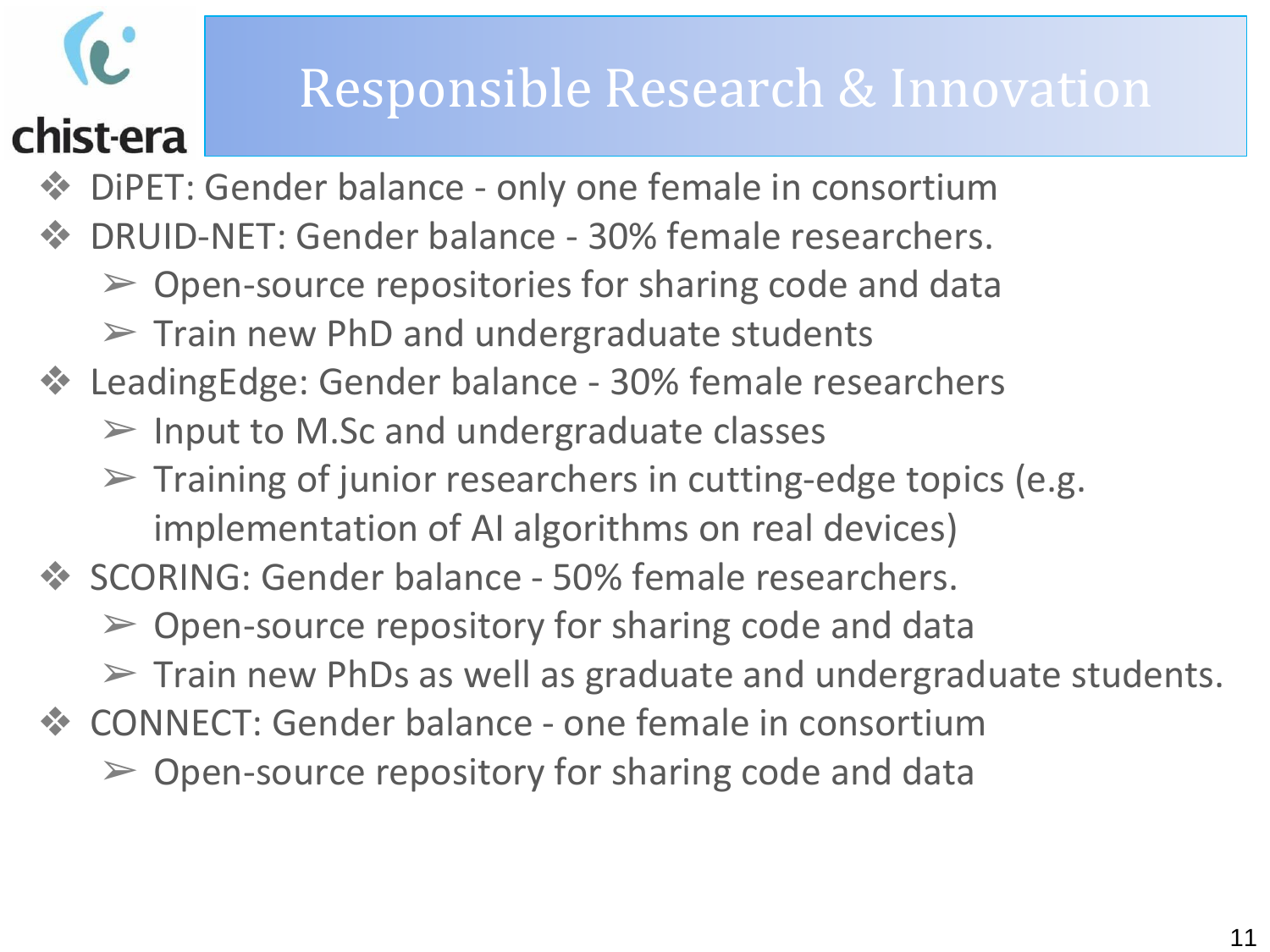#### Open Science

- ❖ **Reproducible science :**
	- $\triangleright$  Pros: data sets and codes are easily reproduced and there is willingness to share them among projects.
	- $\triangleright$  Cons: difficulty to reproduce identical results because of the hardware dependencies (no joint infrastructure or hardware settings among projects and, more globally, research initiatives around SDCDN topics)

#### ❖ **Open Access :**

 $\triangleright$  Pros: Detailed DMP guidelines by CHIST-ERA and the provision of DMP tools like Zenodo and Argos.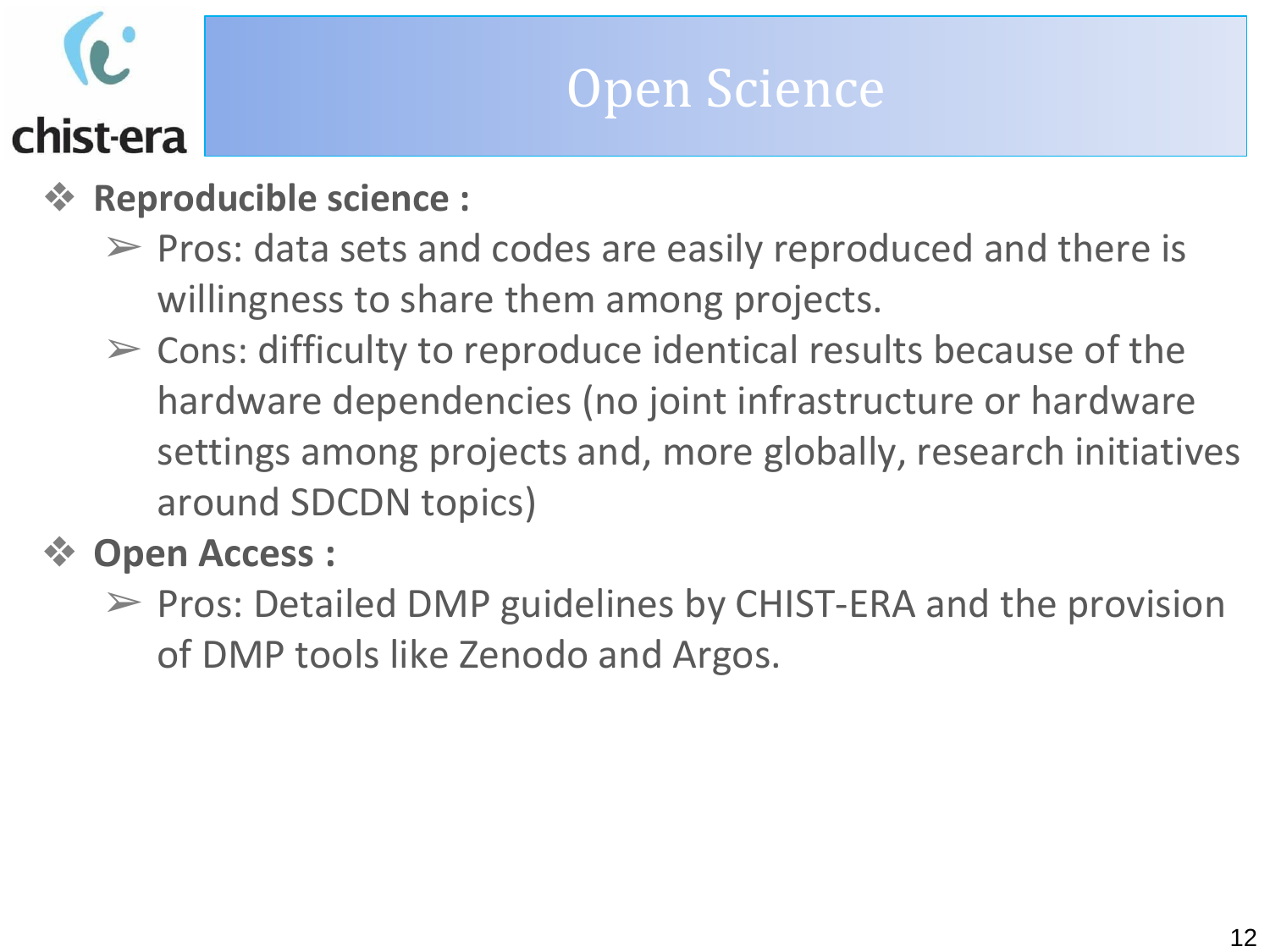### Technology Transfer

- ❖ Funding tech transfer often hard; no scope for funding on UK side due to budget cap; no option for EiC follow-on funding due to brexit. It is maybe the same for Quebec partners.
- ❖ Multiple projects started discussions (since the 2021 Seminar) with industry for new projects and/or technology transfer:
	- $\triangleright$  Nokia Bell Labs
	- $\triangleright$  Ericsson
	- ➢ OVHCloud
	- $\triangleright$  Moy Park
	- $\triangleright$  Cisco
	- $\triangleright$  Rakuten
	- $\triangleright$  + other SMEs